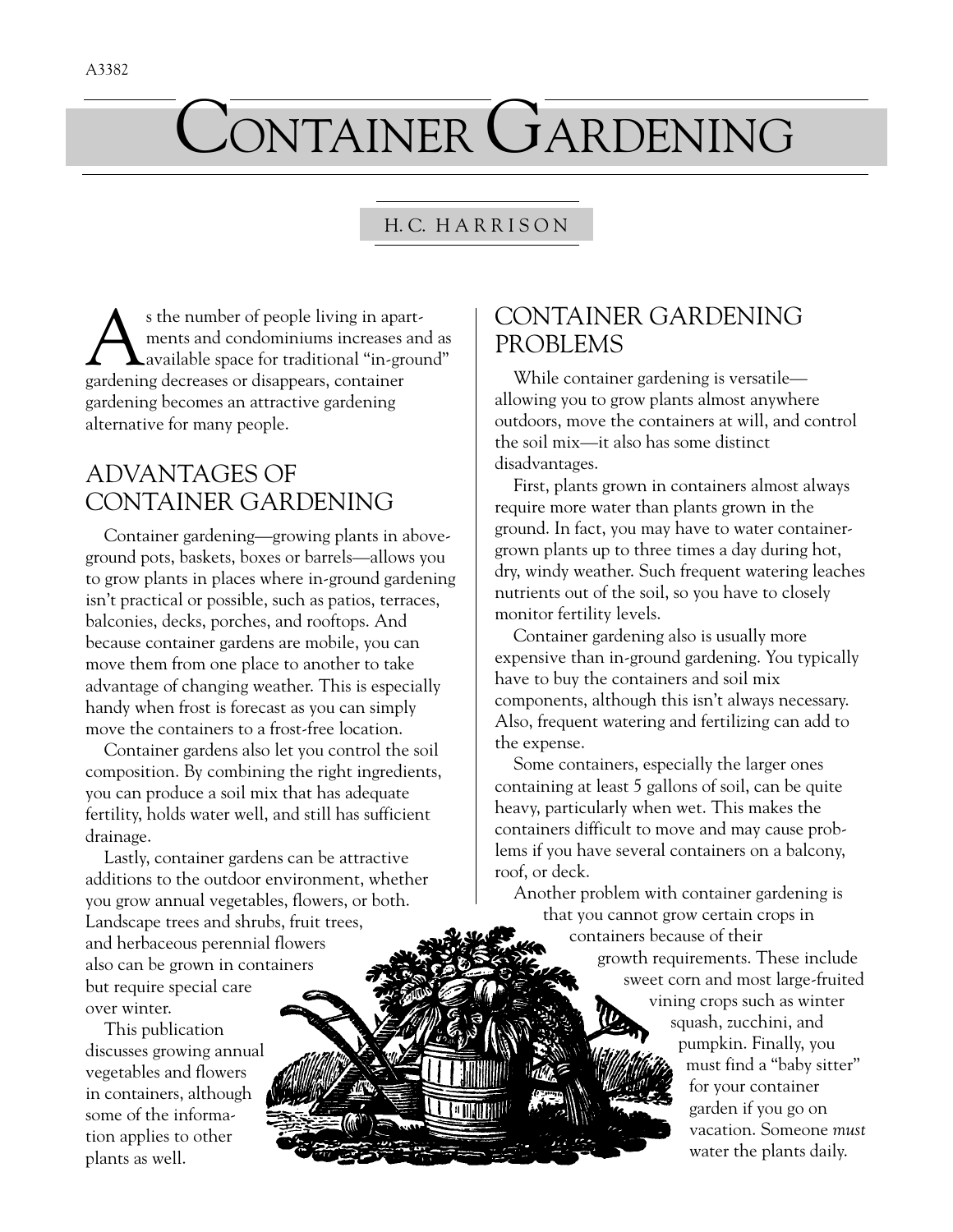#### CARING FOR CONTAINER GARDENS

Container gardens need special care, including carefully selecting containers, preparing the soil mix (growing medium), watering, fertilizing, spacing plants and, in some cases, selecting plants and cultivars.

#### Selecting Containers

There are many kinds of containers for growing plants such as plastic and terra cotta clay pots, plastic pails and tubs, wooden barrels and boxes, bushel baskets, and trash containers. In addition, you can build various sizes and shapes of wooden containers. Plastic bags filled with growing medium also can be used, or you can buy these bags at some garden centers.

The best containers have drainage holes in the bottom and are large enough to support the plant or plants growing in them. Containers should be clean, and if they don't already have drainage holes in the bottom, cut, punch, or drill holes. Without drainage holes, proper watering is difficult.

Unglazed terra cotta clay pots dry out quickly during hot, dry weather. Thus, double-pot when using this type of container—place a slightly smaller plastic pot within the terra cotta pot. You can fill the space between the pots with sand, small stones or sphagnum moss to further help retain moisture. Polyethylene (plastic) or organic mulch placed on top of the soil also reduces moisture loss.

Like terra cotta containers, bushel baskets dry out quickly and should be lined with perforated polyethylene before filling with soil.

Container size will vary with the size of the plant or plants being grown. Generally, containers that hold at least 2 gallons of soil work best, although you can use smaller containers. However, small containers dry out quickly and tend to blow over easily in windy weather, especially when tall plants are grown in them.

Usually, smaller plants like snap beans, leaf lettuce and most annual flowers grow successfully in 2-gallon containers. Larger plants—such as tomatoes, peppers, broccoli, cabbage, and bushtype cucumbers and summer squash—grow best

in containers holding at least 5 gallons of soil. If you don't know what container size to use, use the larger of the two sizes.

Once you have the containers, elevate them slightly to help the drainage holes work properly. Two parallel 2-ft by 4-ft boards, placed 6 to 12 inches apart, work well as a platform for elevating containers. Bricks and paving stones or other materials also can be used to elevate containers.

#### Preparing the Soil Mix

The soil mix or "growing medium" used in container gardening is as important as the container itself. While soil mixes may vary, all good mixes have several common characteristics—they provide essential plant nutrients, they hold adequate moisture, and they allow excess moisture to drain.

There are two basic kinds of growing media those that contain soil and those that don't. The ones that don't are called soilless mixes.

Typically, **soilless mixes** are composed of peat moss mixed with perlite and/or vermiculite, and so are quite light. On the other hand, **soilcontaining mixes** are usually much heavier, especially if clay soil is used. Because of their weight differences, you may want to use soilless mixes if you are going to move large containers regularly or will have many containers on a balcony or similar structure where excess weight can be a problem.

Pre-mixed soilless mixes are available at garden stores, but you can make them at home by combining equal parts peat moss and vermiculite or perlite.

A good recipe for soil-containing mixes is to mix 2 parts pasteurized potting soil, 1 part peat moss and 1 part drainage material—such as perlite or vermiculite. You can add well-rotted animal manure, compost, or rotted wood chips instead of the peat moss or in addition to it. Be aware that manure may contain many weed seeds.

A disadvantage of soil-containing mixes is that they may contain insects such as root maggots and soil-borne microorganisms that can cause diseases such as verticillium wilt. When in doubt, use pasteurized bagged soil that is free of harmful organisms and weed seeds.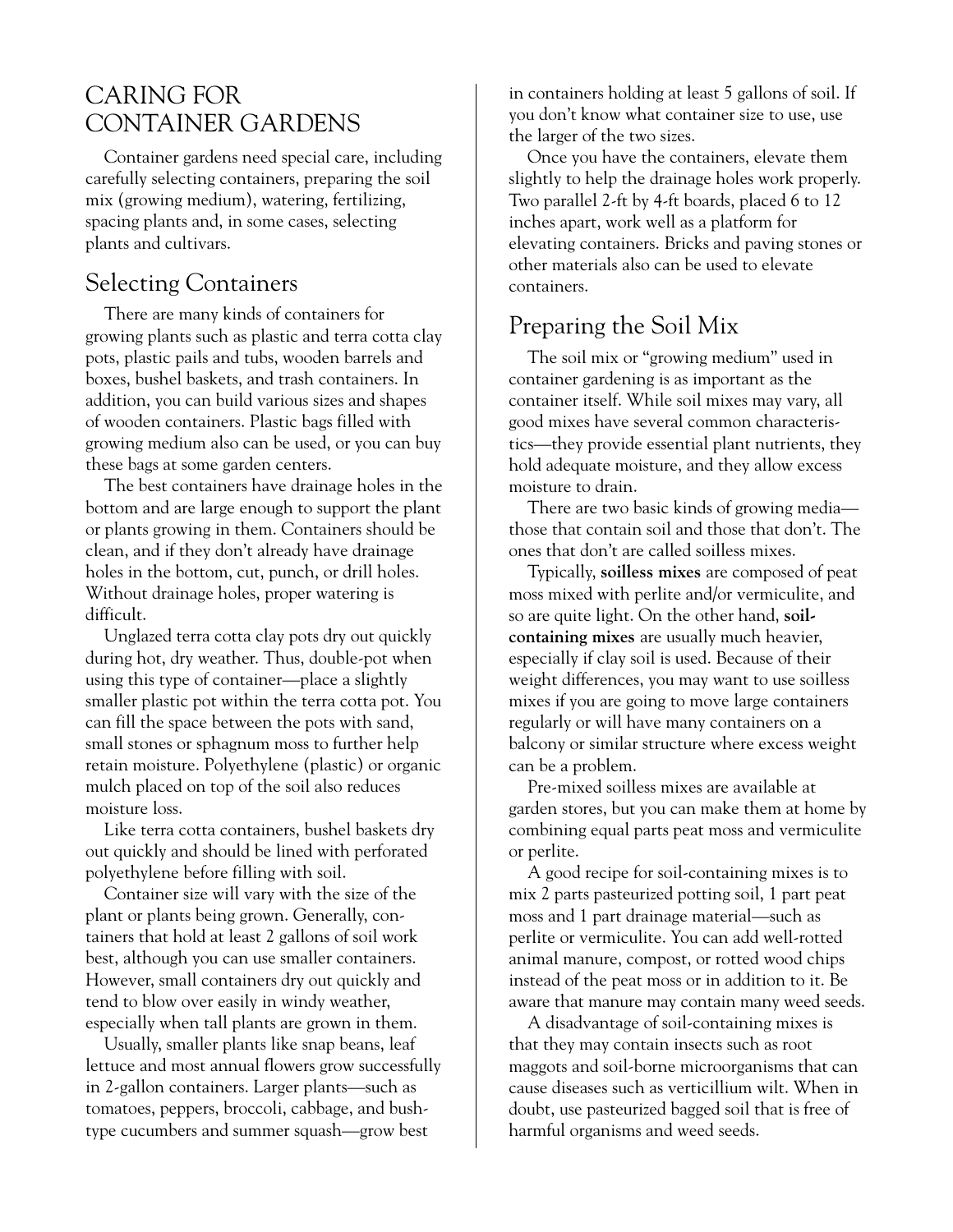#### Watering

Soilless mixes dry out quickly and are difficult to re-wet once they've become very dry (because of the large amount of peat moss they contain). Containers with soilless mix may require twice as much water as those filled with media containing soil. If the soilless mix becomes very dry, add a wetting agent, such as a few drops of liquid dish soap, to the watering can before watering. *Do not* use soilless mixes in clay pots since the mix will dry out quickly.

Proper watering is crucial to successful container gardening. You should check plants daily for water (more often during hot, dry weather), and water as often as needed. When the growing medium feels dry an inch or so below the surface, *water thoroughly,* until water comes out the drainage holes at the bottom. Frequent light watering promotes shallow root systems and concentrates salts near the soil surface where they can injure roots, stems, and leaves.

Also avoid wetting the foliage. Wet foliage is more susceptible to sun scald as well as disease.

#### Fertilizing

Fertilization is different for soil-containing and soilless mixes. Generally, soil-containing mixes require fertilization less often because soil particles contain plant nutrients as well as nutrient-releasing microorganisms; by contrast, soilless mixes have little or no nutritive value. This does not mean that soil-containing mixes never need fertilizer. Regular, timely fertilization is important for both kinds of media, although you'll need to fertilize more often with soilless mixes.

There are no hard-and-fast rules for fertilizing container gardens. Much depends on the plant types being grown, how they look, how well they are growing, and the fertilizer used.

All growing media should have fertilizer mixed in before planting. This provides a readily available source of nutrients to the plants right from the start. A good rule-of-thumb is to add 1 cup of 10-10-10, or a similar analysis fertilizer, to each bushel of soil mix.

While some people add a cup or so of limestone per bushel of soil mix and about 1/2 cup bone meal or superphosphate, limestone is only needed in regions of the state with a soil or water pH of 6 or lower. This does not generally include southern and eastern Wisconsin. Commercially available soilless mixes may have fertilizer and limestone already added.

In general, fertilize every 2 weeks. Match the fertilizer with the kind of plants being grown. For example, plants grown for their leaves—such as leaf lettuce and cabbage—grow best when fertilized with higher nitrogen fertilizers. Plants grown for their flowers or fruits—such as tomatoes, peppers, cucumbers, and most annual flowers—do best with lower nitrogen fertilizers. In addition, many garden supply stores carry specialty flower or tomato fertilizers.

Instead of fertilizing numerous times throughout the growing season, you can incorporate a slow-release fertilizer with your soil mix at planting time. Slow-release fertilizers come in various formulations just like other fertilizer types.

Some slow-release fertilizers are pelleted and covered with a plastic-type shell that releases small amounts of nutrients continually. Proper watering is essential for slow-release fertilizers to work effectively.

If you prefer using organic fertilizers like bone meal, remember that nutrients from organic fertilizers typically are released more slowly and are less concentrated per unit weight than commercial fertilizers. For these reasons, you may have trouble relying completely on organic fertilizers when container gardening, so two or three timely supplemental applications of a commercial fertilizer during the growing season should help.

#### Spacing Plants

Use the spacing guidelines indicated on seed packets. Planting slightly closer than recommended is fine if you follow a strict watering and fertilizing schedule while monitoring for disease.

Don't plant vegetables and flowers extremely close together in containers. Planting too close results in increased competition for light,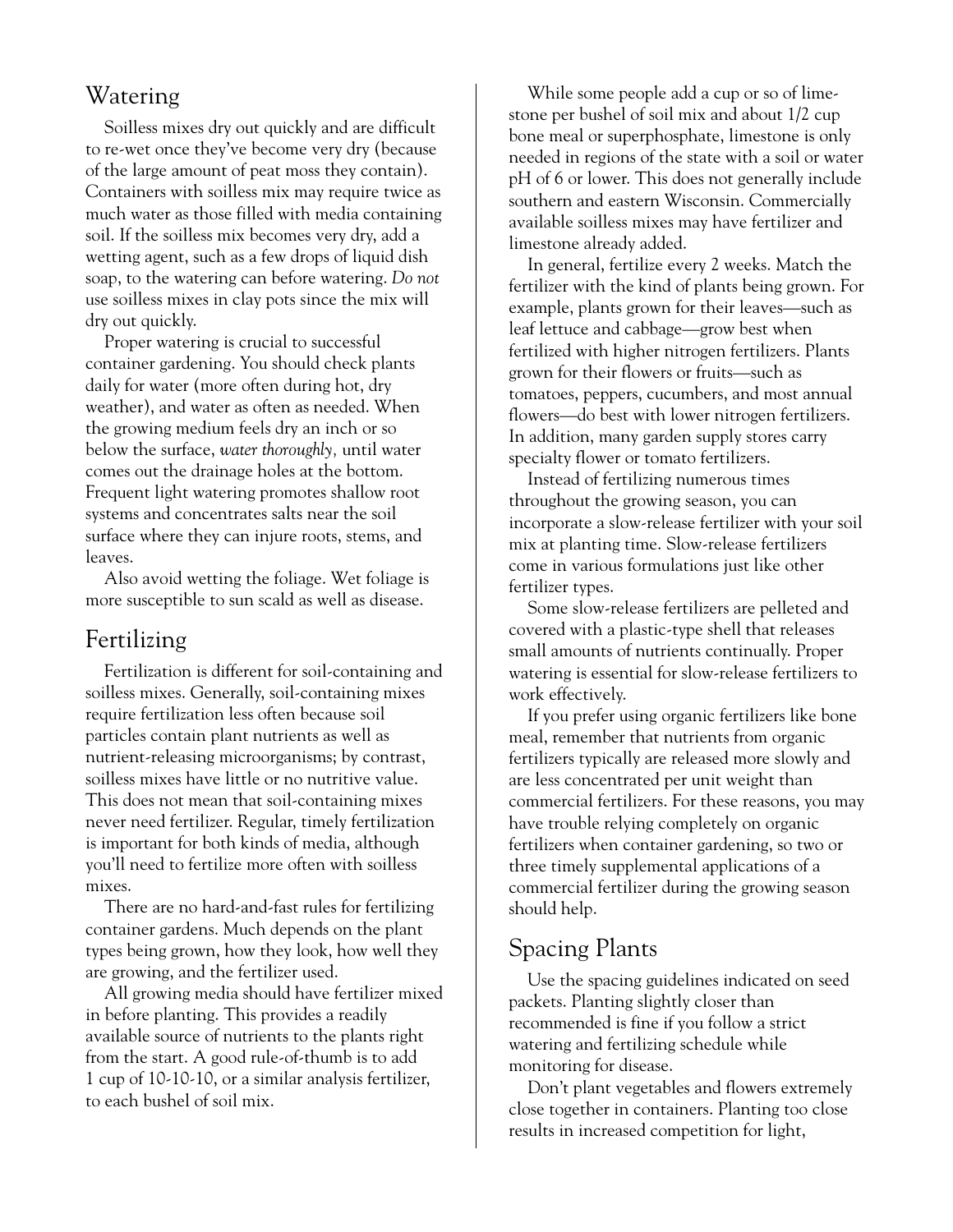especially between taller plants like tomatoes. Close planting also can increase the likelihood of disease because it reduces air circulation around plants.

### Selecting Plants and Cultivars

Although you can grow most annual vegetables and flowers in containers, there are some exceptions. Sweet corn needs numerous plants to ensure adequate pollination, and this requires too much space for practical container growing. Most of the vining crops are also impractical because of size constraints, including summer and winter squash, pumpkins, and most melons. Pole beans and some small-fruited cucumber and melon cultivars can be raised in containers and trained to grow up a trellis or fence.

Choosing the right cultivar for container gardening is important. Even though vining crops may be impractical for growing in containers, the new bush-type squash, cucumbers, and melons are ideal for small-space and container growing. These cultivars grow as a compact bush, rather than a sprawling vine.

While all tomatoes may be grown in containers, determinate cultivars work best since they grow to a predetermined height. Indeterminate tomato cultivars often grow too tall for container gardening.

The accompanying table lists vegetables, crops and herbs you can grow in containers, the size of containers needed, and the plants' light requirements. For more information on vegetable gardening, check the following publications:

- *Disease-Resistant Vegetables for the Home Garden* (A3110)
- *Growing Vegetables at Home—Questions and Answers* (A2801)
- *Harvesting Vegetables from the Home Garden* (A2727)
- ❚ *Home-Grown Tomatoes for Wisconsin* (A1691)
- *Managing Insects in the Home Vegetable Garden* (A2088)
- *Mulches for Home Gardens and Planting (A3383)*
- *Specialized Gardening Techniques* (A3384)
- *Vegetable Cultivars and Planting Guide for Wisconsin Gardens* (A1653)
- *The Vegetable Garden* (A1989)

| <b>CROP</b>      | <b>HANGING</b><br><b>BASKET</b> | TUB OR<br>$2-$ to 5-GAL<br><b>CONTAINER</b> | LARGE<br><b>CONTAINER</b><br>$(8" - 12"$ pot) | <b>SMALL</b><br><b>CONTAINER</b><br>$(4" - 6"$ pot) | <b>FULL</b><br><b>SUN</b> | PARTIAL<br><b>SHADE</b>                                                                          | <b>FULL</b><br><b>SHADE</b> |
|------------------|---------------------------------|---------------------------------------------|-----------------------------------------------|-----------------------------------------------------|---------------------------|--------------------------------------------------------------------------------------------------|-----------------------------|
| VEGETABLES       |                                 |                                             |                                               |                                                     |                           | Most vegetables grow best in full sun; a few can tolerate light shade, but yields will decrease. |                             |
| Bean             |                                 |                                             |                                               |                                                     |                           |                                                                                                  |                             |
| Beet             |                                 |                                             |                                               |                                                     |                           |                                                                                                  |                             |
| Broccoli         |                                 |                                             |                                               |                                                     |                           |                                                                                                  |                             |
| Brussels sprouts |                                 |                                             |                                               |                                                     |                           |                                                                                                  |                             |
| Cabbage          |                                 |                                             |                                               |                                                     |                           |                                                                                                  |                             |
| Carrot           |                                 |                                             |                                               |                                                     |                           |                                                                                                  |                             |
| Cauliflower      |                                 |                                             |                                               |                                                     |                           |                                                                                                  |                             |
| Cucumber         |                                 |                                             |                                               |                                                     |                           |                                                                                                  |                             |
| Eggplant         |                                 |                                             |                                               |                                                     |                           |                                                                                                  |                             |
| Lettuce (leaf)   |                                 |                                             |                                               |                                                     |                           |                                                                                                  |                             |
| Onion            |                                 |                                             |                                               |                                                     |                           |                                                                                                  |                             |
| Onion (sets)     |                                 |                                             |                                               |                                                     |                           |                                                                                                  |                             |

#### Container size and light requirements for individual crops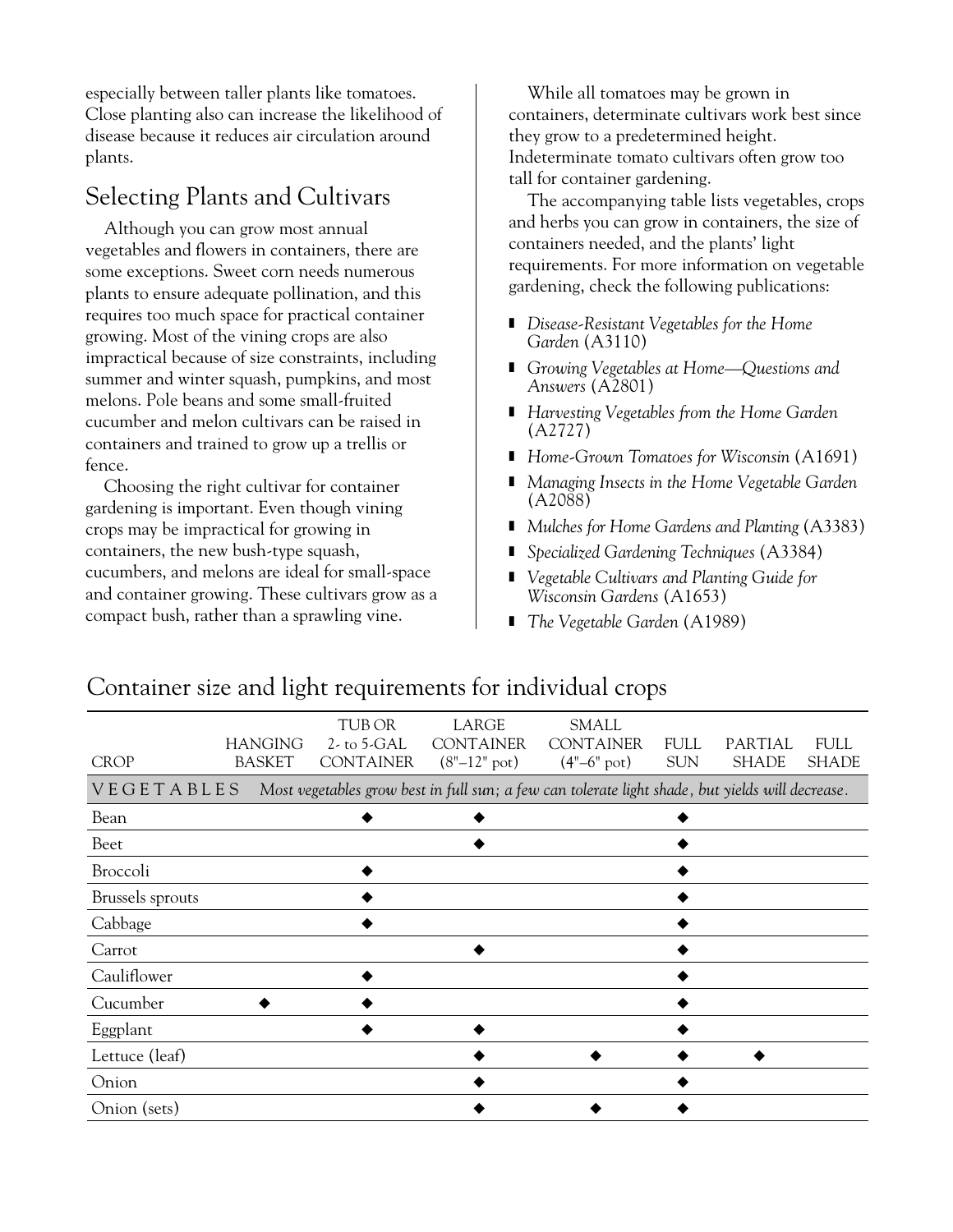| <b>CROP</b>        | <b>HANGING</b><br><b>BASKET</b> | TUB OR<br>2-to 5-GAL<br><b>CONTAINER</b> | LARGE<br><b>CONTAINER</b><br>$(8" - 12"$ pot) | <b>SMALL</b><br><b>CONTAINER</b><br>$(4" - 6"$ pot)                           | <b>FULL</b><br><b>SUN</b> | PARTIAL<br><b>SHADE</b> | <b>FULL</b><br><b>SHADE</b> |
|--------------------|---------------------------------|------------------------------------------|-----------------------------------------------|-------------------------------------------------------------------------------|---------------------------|-------------------------|-----------------------------|
| Pea                |                                 |                                          |                                               |                                                                               |                           |                         |                             |
| Pepper             |                                 |                                          |                                               |                                                                               |                           |                         |                             |
| Radish             |                                 |                                          |                                               |                                                                               |                           |                         |                             |
| Spinach            |                                 |                                          |                                               |                                                                               |                           |                         |                             |
| Squash             |                                 |                                          |                                               |                                                                               |                           |                         |                             |
| Tomato             |                                 |                                          |                                               |                                                                               |                           |                         |                             |
| Tomato (cherry)    |                                 |                                          |                                               |                                                                               |                           |                         |                             |
| <b>FLOWERS</b>     |                                 |                                          |                                               | Most flowers grow best in areas receiving at least 6 hours of full sun a day. |                           |                         |                             |
| Ageratum           |                                 |                                          |                                               |                                                                               |                           |                         |                             |
| Alyssum            |                                 |                                          |                                               |                                                                               |                           |                         |                             |
| Begonia (tuberous) |                                 |                                          |                                               |                                                                               |                           |                         |                             |
| Begonia (wax)      |                                 |                                          |                                               |                                                                               |                           |                         |                             |
| Browallia          |                                 |                                          |                                               |                                                                               |                           |                         |                             |
| Caladium           |                                 |                                          |                                               |                                                                               |                           |                         |                             |
| Calendula          |                                 |                                          |                                               |                                                                               |                           |                         |                             |
| Celosia            |                                 |                                          |                                               |                                                                               |                           |                         |                             |
| Coleus             |                                 |                                          |                                               |                                                                               |                           |                         |                             |
| Dahlberg daisy     |                                 |                                          |                                               |                                                                               |                           |                         |                             |
| Fuchsia            |                                 |                                          |                                               |                                                                               |                           |                         |                             |
| Gazania            |                                 |                                          |                                               |                                                                               |                           |                         |                             |
| Geranium           |                                 |                                          |                                               |                                                                               |                           |                         |                             |
| Impatiens          |                                 |                                          |                                               |                                                                               |                           |                         |                             |
| Lobelia            |                                 |                                          |                                               |                                                                               |                           |                         |                             |
| Marigold           |                                 |                                          |                                               |                                                                               |                           |                         |                             |
| Morning glory      |                                 |                                          |                                               |                                                                               |                           |                         |                             |
| Nasturtium         |                                 |                                          |                                               |                                                                               |                           |                         |                             |
| Nemesia            |                                 |                                          |                                               |                                                                               |                           |                         |                             |
| Nicotiana          |                                 |                                          |                                               |                                                                               |                           |                         |                             |
| Pansy              |                                 |                                          |                                               |                                                                               |                           |                         |                             |
| Petunia            |                                 |                                          |                                               |                                                                               |                           |                         |                             |
| Portulaca          |                                 |                                          |                                               |                                                                               |                           |                         |                             |
| Salvia             |                                 |                                          |                                               |                                                                               |                           |                         |                             |
| Thunbergia         |                                 |                                          |                                               |                                                                               |                           |                         |                             |
| Vinca              |                                 |                                          |                                               |                                                                               |                           |                         |                             |
| Zinnia             |                                 |                                          |                                               |                                                                               |                           |                         |                             |

## Container size and light requirements for individual crops *(continued)*